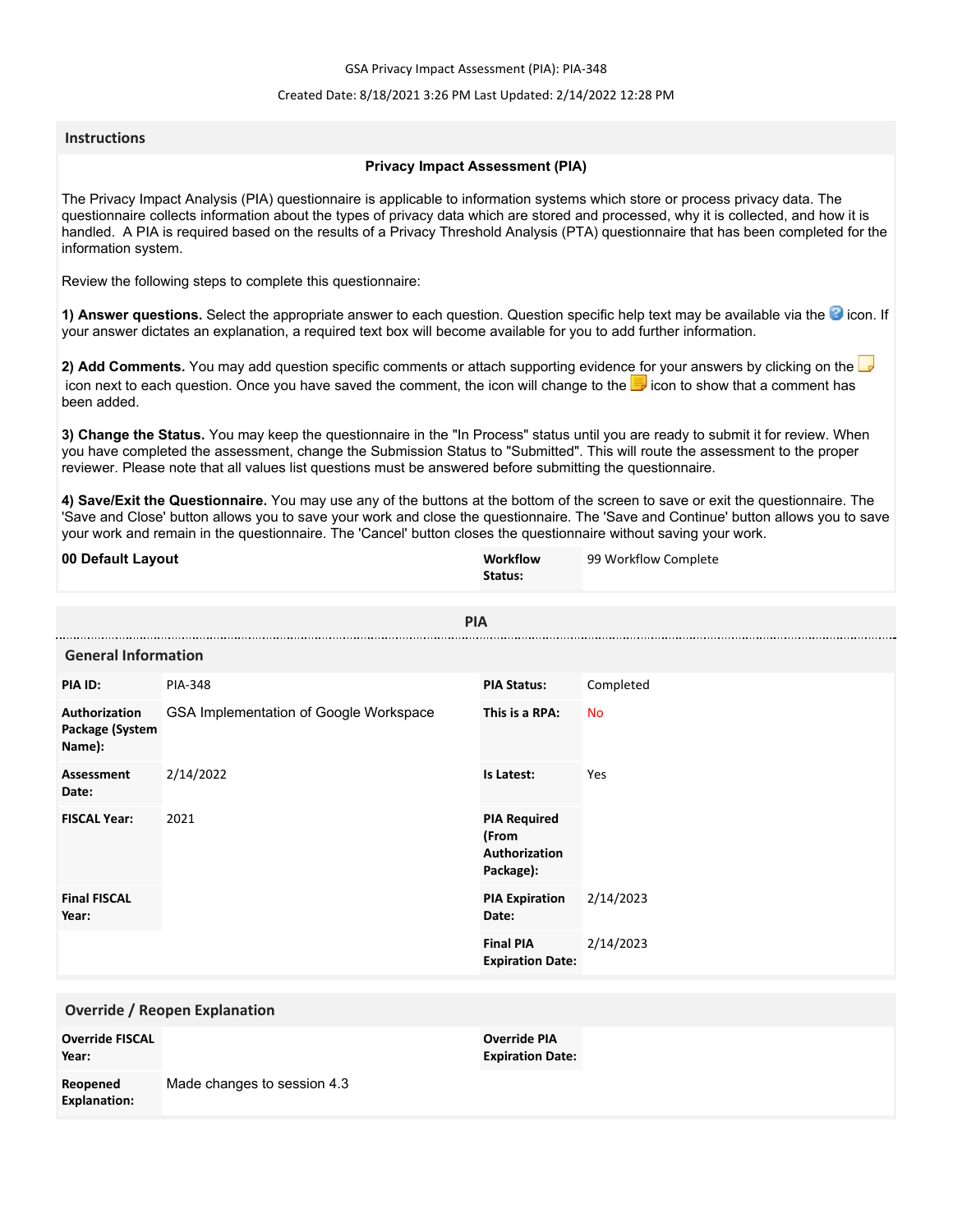| <b>Other Stakeholders</b>    |                                                                                                                                                                                                                                                                                                                                                             |      |                                                                                                                                                                                                                              |                                                                       |
|------------------------------|-------------------------------------------------------------------------------------------------------------------------------------------------------------------------------------------------------------------------------------------------------------------------------------------------------------------------------------------------------------|------|------------------------------------------------------------------------------------------------------------------------------------------------------------------------------------------------------------------------------|-----------------------------------------------------------------------|
|                              | <b>Stakeholders (not in Approval Process)</b>                                                                                                                                                                                                                                                                                                               |      |                                                                                                                                                                                                                              |                                                                       |
| <b>System Owner</b><br>(SO): | McFerren, Chris A.                                                                                                                                                                                                                                                                                                                                          |      | Authorization<br>Official:                                                                                                                                                                                                   | DelNegro, Elizabeth F                                                 |
| <b>System Owner (eMail)</b>  |                                                                                                                                                                                                                                                                                                                                                             |      |                                                                                                                                                                                                                              |                                                                       |
| Name (Full)                  |                                                                                                                                                                                                                                                                                                                                                             |      |                                                                                                                                                                                                                              |                                                                       |
| Chris McFerren               |                                                                                                                                                                                                                                                                                                                                                             |      |                                                                                                                                                                                                                              |                                                                       |
|                              | <b>Authorization Official (eMail)</b>                                                                                                                                                                                                                                                                                                                       |      |                                                                                                                                                                                                                              |                                                                       |
| Name (Full)                  |                                                                                                                                                                                                                                                                                                                                                             |      |                                                                                                                                                                                                                              |                                                                       |
| Elizabeth Delnegro           |                                                                                                                                                                                                                                                                                                                                                             |      |                                                                                                                                                                                                                              |                                                                       |
|                              |                                                                                                                                                                                                                                                                                                                                                             |      |                                                                                                                                                                                                                              |                                                                       |
| <b>PIA Overview</b>          |                                                                                                                                                                                                                                                                                                                                                             |      |                                                                                                                                                                                                                              |                                                                       |
|                              | A.System Name: A. System, Application, or Project Name:                                                                                                                                                                                                                                                                                                     |      |                                                                                                                                                                                                                              | GSA Implementation of Google Workspace                                |
| <b>B.Includes:</b>           | B. System, application, or project includes information about:                                                                                                                                                                                                                                                                                              |      |                                                                                                                                                                                                                              | <b>GSA Employees and Contractors</b>                                  |
| <b>C.Categories:</b>         | C. For the categories listed above, how many records are there<br>for each?                                                                                                                                                                                                                                                                                 |      |                                                                                                                                                                                                                              | We estimate a minimum of 500,000 records for<br>the above categories. |
| D.Data<br>Elements:          | D. System, application, or project includes these data elements:                                                                                                                                                                                                                                                                                            |      | Gmail Google, Meet Classic Hangouts, Google<br>Chat, Google Calendar, Google Drive and<br>Shared Drive . Google Docs, Google Sheets,<br>Google Slides, Google Forms, Google Sites<br>Google Keep Apps Script Chrome Browser, |                                                                       |
| Overview:                    | GSA uses GWE for email, collaboration and sharing of information. As such, the<br>applications (Gmail, Google Meet, Google Drive and Docs, Calendar, Chats and<br>Classic Hangouts, Google Groups, Google Vault, Google Keep, and Cloud Search) are<br>used as a means to collect, maintain, collaborate and share information between users<br>within GSA. |      |                                                                                                                                                                                                                              |                                                                       |
| PIA-0.1:                     | Is this a new PIA or Recertification request?                                                                                                                                                                                                                                                                                                               |      |                                                                                                                                                                                                                              | <b>Annual Recertification</b>                                         |
| PIA-0.<br>1Changes:          | If you are reviewing this for annual recertification, please confirm if Yes, there are changes<br>there are any changes in the system since last signed PIA?                                                                                                                                                                                                |      |                                                                                                                                                                                                                              |                                                                       |
| <b>Comments</b>              |                                                                                                                                                                                                                                                                                                                                                             |      |                                                                                                                                                                                                                              |                                                                       |
| <b>Question Name</b>         | Submitter                                                                                                                                                                                                                                                                                                                                                   | Date | Comment                                                                                                                                                                                                                      | Attachment                                                            |
| No Records Found             |                                                                                                                                                                                                                                                                                                                                                             |      |                                                                                                                                                                                                                              |                                                                       |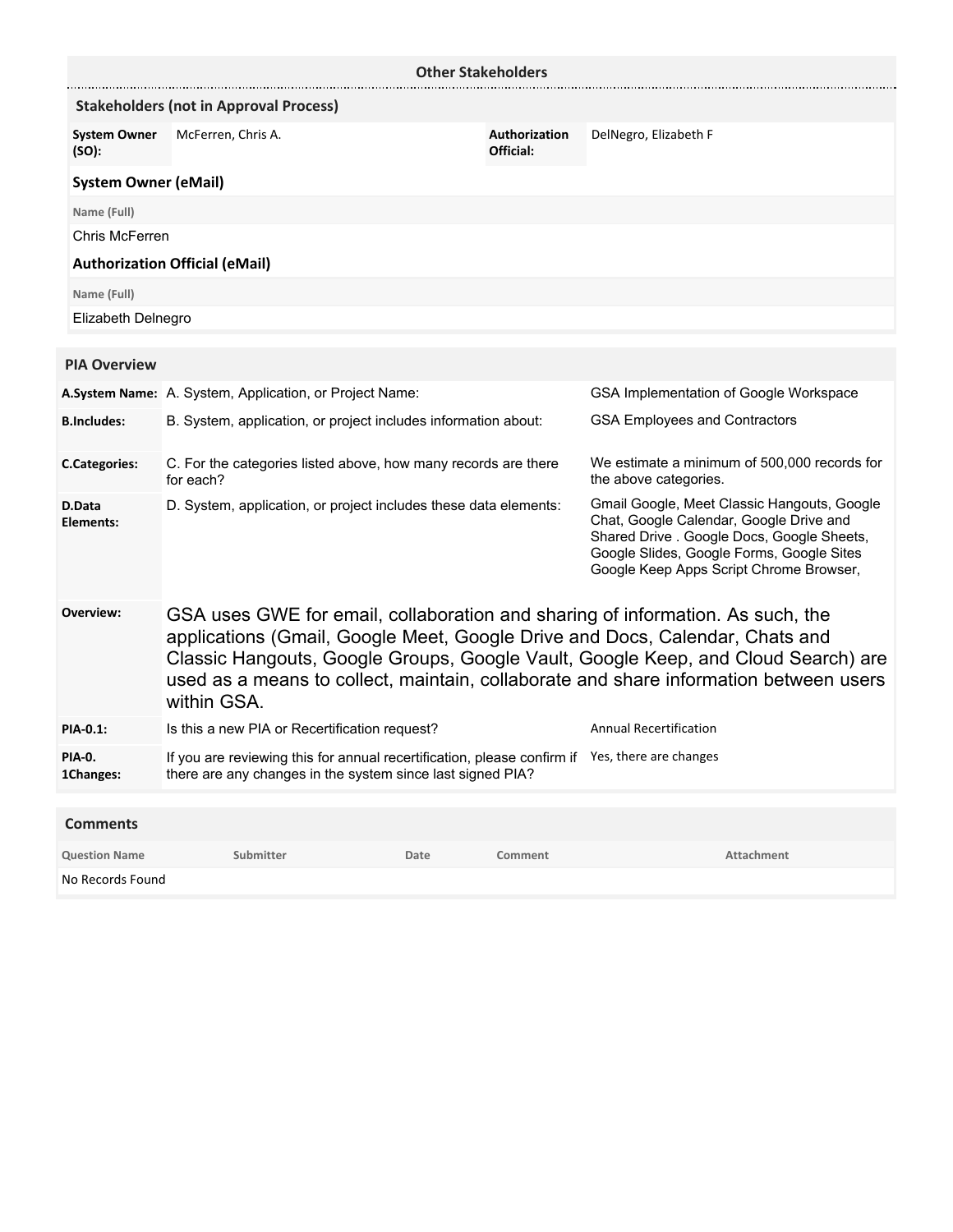| 1.0 Purpose of Collection                                                    |                                                                                                                                           |                                                                   |                                                                                                                                                                                                                                                                                                                                                                                                                                                                                                                                                                                                                                                                                                                                                                                                                                                                                                                                                                                                                                                                                                |  |
|------------------------------------------------------------------------------|-------------------------------------------------------------------------------------------------------------------------------------------|-------------------------------------------------------------------|------------------------------------------------------------------------------------------------------------------------------------------------------------------------------------------------------------------------------------------------------------------------------------------------------------------------------------------------------------------------------------------------------------------------------------------------------------------------------------------------------------------------------------------------------------------------------------------------------------------------------------------------------------------------------------------------------------------------------------------------------------------------------------------------------------------------------------------------------------------------------------------------------------------------------------------------------------------------------------------------------------------------------------------------------------------------------------------------|--|
| <b>PIA-1.1:</b>                                                              | What legal authority and/or agreements allow GSA to collect,<br>maintain, use, or disseminate the information?                            |                                                                   | 44 U.S. Code §3101. Records management by<br>agency heads; general duties 5 U.S. Code<br>§301. Departmental regulations                                                                                                                                                                                                                                                                                                                                                                                                                                                                                                                                                                                                                                                                                                                                                                                                                                                                                                                                                                        |  |
| <b>PIA-1.2:</b>                                                              | Is the information searchable by a personal identifier, for example<br>a name or Social Security number?                                  |                                                                   | Yes                                                                                                                                                                                                                                                                                                                                                                                                                                                                                                                                                                                                                                                                                                                                                                                                                                                                                                                                                                                                                                                                                            |  |
| <b>PIA-1.2a:</b>                                                             | If so, what Privacy Act System of Records Notice(s) (SORN(s))<br>applies to the information being collected?                              |                                                                   | <b>Existing SORN applicable</b>                                                                                                                                                                                                                                                                                                                                                                                                                                                                                                                                                                                                                                                                                                                                                                                                                                                                                                                                                                                                                                                                |  |
|                                                                              |                                                                                                                                           | PIA-1.2 System<br><b>Of Record</b><br><b>Notice (SORN)</b><br>CR: |                                                                                                                                                                                                                                                                                                                                                                                                                                                                                                                                                                                                                                                                                                                                                                                                                                                                                                                                                                                                                                                                                                |  |
| PIA-1.2 System<br>of Records<br>Notice(s)<br>(Legacy Text):                  | What System of Records Notice(s) apply/applies to the<br>information?                                                                     |                                                                   | Yes, the system is searchable by a google<br>account holder's name. Administrators can<br>deactivate certain accounts; however, that does<br>not preclude a user from searching a<br>deactivated user's account for data that already<br>exists in the system. Sources may vary widely<br>as information is not collected by the system's<br>applications specifically, but are used as a<br>mechanism to store, collaborate and share<br>information between users. The potential PII<br>stored and shared using GWE comes from a<br>varied source of extracts and sources. GSA<br>primarily relies on GWE for storage, sharing or<br>collaboration of mission-critical information at<br>the FISMA moderate level. For example,<br>Google and GSA have entered into a Business<br>Associate Agreement (BAA) to allow GSA's<br>Office of Evaluation Sciences to store HIPAA<br>Limited Data Sets on Google Drive.<br>GWE is covered under GSA's Enterprise<br>Organization of Google Applications SORN<br>GSA/CIO-3 GSA Enterprise Organization of<br>Google Applications and SalesForce.com. |  |
| <b>PIA-1.2b:</b>                                                             | Explain why a SORN is not required.                                                                                                       |                                                                   |                                                                                                                                                                                                                                                                                                                                                                                                                                                                                                                                                                                                                                                                                                                                                                                                                                                                                                                                                                                                                                                                                                |  |
| PIA-1.3:                                                                     | Has an information collection request (ICR) been submitted to or<br>approved by the Office of Management and Budget (OMB)?                |                                                                   | <b>No</b>                                                                                                                                                                                                                                                                                                                                                                                                                                                                                                                                                                                                                                                                                                                                                                                                                                                                                                                                                                                                                                                                                      |  |
| <b>PIA-1.3</b><br><b>Information</b><br><b>Collection</b><br><b>Request:</b> | Provide the relevant names, OMB control numbers, and expiration<br>dates.                                                                 |                                                                   | GWE is not an information collection for<br>Paperwork Reduction Act purposes. If a Google<br>form requires an ICR, the form creator must<br>adhere to procedures and policy.                                                                                                                                                                                                                                                                                                                                                                                                                                                                                                                                                                                                                                                                                                                                                                                                                                                                                                                   |  |
| <b>PIA-1.4:</b>                                                              | What is the records retention schedule for the information<br>system(s)? Explain how long and for what reason the information<br>is kept. |                                                                   | Records are maintained and verified while an<br>employee has active employment. After a user<br>leaves GSA, the email record will be available<br>for 7 years and 15 years for high level officials.<br>Records are disposed of as specified in the<br>handbook, GSA Records Maintenance and<br>Disposition System (CIO P 1820.1). The record<br>retention period is indefinite this is part of GSA<br>Number/Disposition Authority GRS 03.1/011<br>and DAAGRS-2013-0005-0008.                                                                                                                                                                                                                                                                                                                                                                                                                                                                                                                                                                                                                 |  |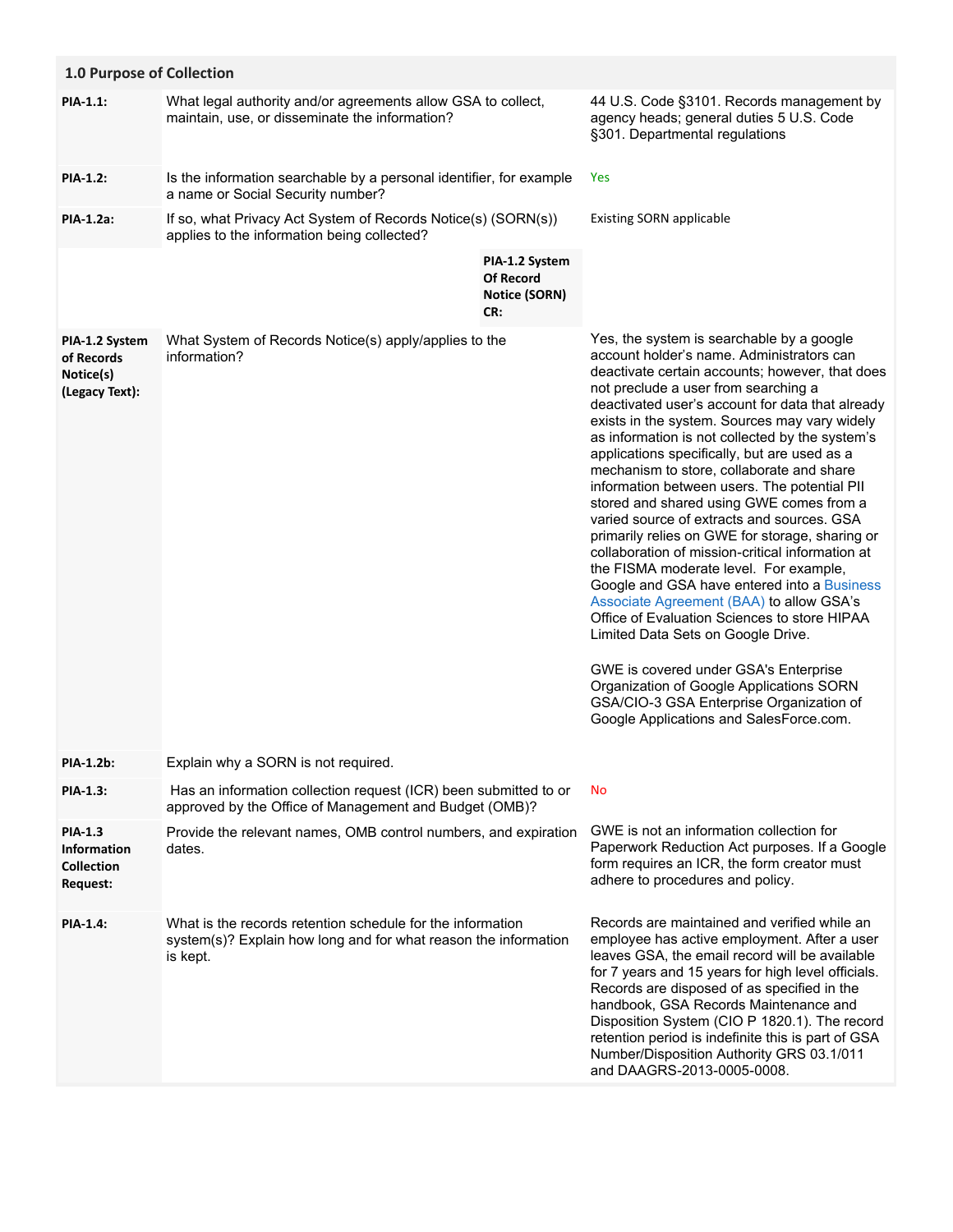# **2.0 Openness and Transparency**

**PIA-2. 1Explain:** If not, please explain.

Will individuals be given notice before the collection, maintenance, No use or dissemination and/or sharing of personal information about them? **PIA-2.1:**

As a general rule, personal information is not collected by the system's applications. The system is a mechanism to collect, maintain, collaborate and share information between users.

In cases where personal information is collected by the system's applications, the application will present the applicable Privacy Act statement(s) to the user before they submit such information.

# **3.0 Data Minimization**

| <b>PIA-3.1:</b>              | Why is the collection and use of the PII necessary to the project or<br>system?                | GWE core apps (primarily Email, Sites, Groups<br>and Docs) may contain PII stored there by users<br>for the purposes of normal day to day work<br>operations, operations collaboration or simple<br>storage. A user could potentially enter PII into<br>the system but the system itself does not collect<br>it. None of the system's applications collect that<br>information by default.<br>In cases where the system's applications collect<br>personal information, that information is needed<br>to comply with a legislative mandate (e.g., law,<br>Executive Order, etc.) |
|------------------------------|------------------------------------------------------------------------------------------------|----------------------------------------------------------------------------------------------------------------------------------------------------------------------------------------------------------------------------------------------------------------------------------------------------------------------------------------------------------------------------------------------------------------------------------------------------------------------------------------------------------------------------------------------------------------------------------|
| <b>PIA-3.2:</b>              | Will the system, application, or project create or aggregate new<br>data about the individual? | <b>No</b>                                                                                                                                                                                                                                                                                                                                                                                                                                                                                                                                                                        |
| <b>PIA-3.</b><br>2Explained: | If so, how will this data be maintained and used?                                              |                                                                                                                                                                                                                                                                                                                                                                                                                                                                                                                                                                                  |
| PIA-3.3:                     | What protections exist to protect the consolidated data and<br>prevent unauthorized access?    | Multi Factor Authentication (MFA) is used for<br>access to the data, access controls are in place<br>to ensure no inadvertent Agency wide exposure<br>of the data is permitted, and users are trained<br>on the proper handling of PII information when<br>used with these applications.                                                                                                                                                                                                                                                                                         |
| PIA-3.4:                     | Will the system monitor the public, GSA employees, or<br>contractors?                          | None                                                                                                                                                                                                                                                                                                                                                                                                                                                                                                                                                                             |
| PIA-3. 4Explain:             | Please elaborate as needed.                                                                    | The system is a mechanism to collect, maintain,<br>collaborate and share information between<br>users and not used as a monitoring or<br>surveillance tool.                                                                                                                                                                                                                                                                                                                                                                                                                      |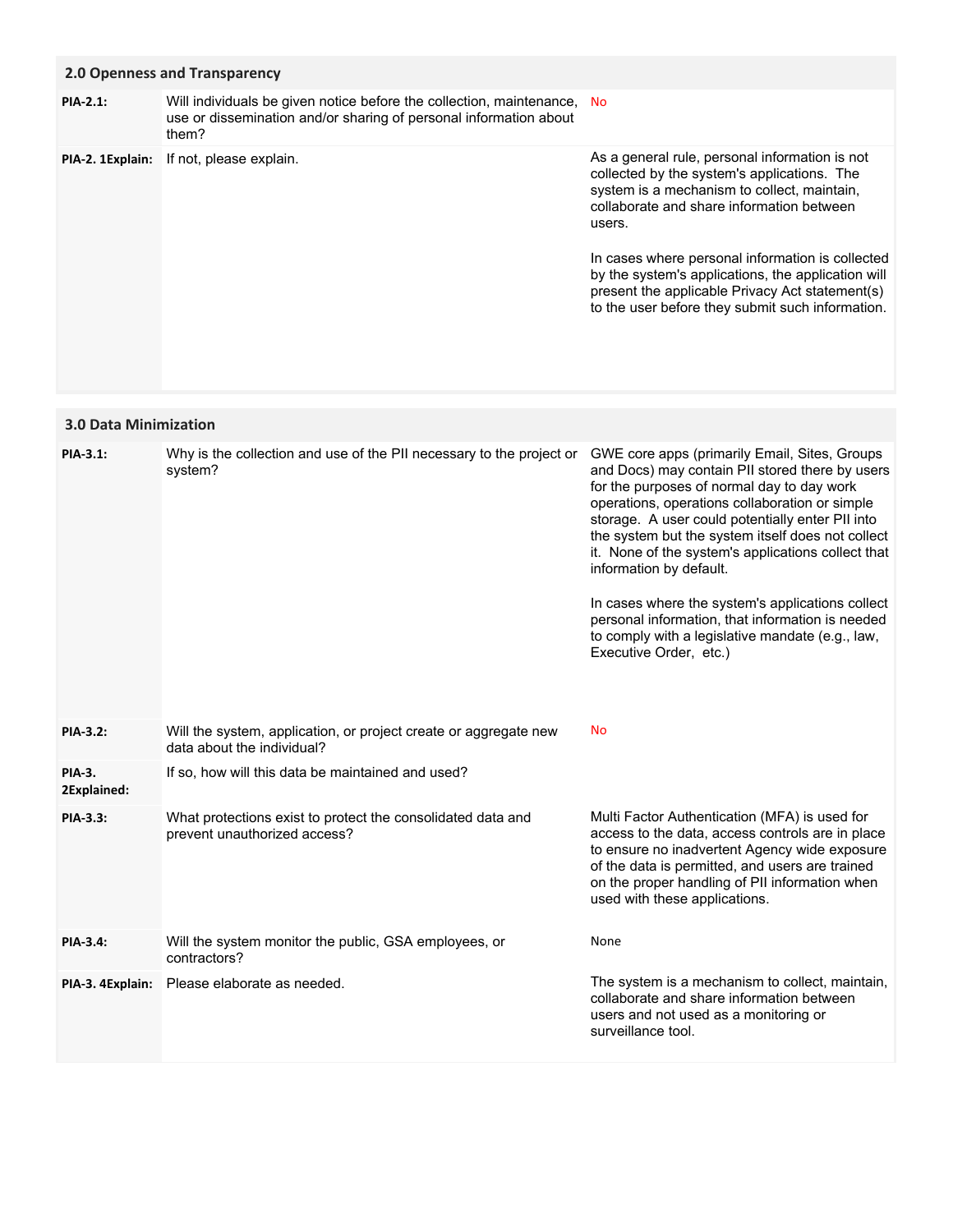| PIA-3.5:         | What kinds of report(s) can be produced on individuals?                       | Using the audit logs provided by GWE as a part<br>of it's Cloud Audit Logs, reports can be<br>produced on Admin Activity and Data Access<br>activity by both privileged and non-privileged<br>users.<br>Additionally, GWE administrators can filter and<br>generate a report by event name, user, IP<br>address, date, disk space and email address.<br>Finally, If a system's application (e.g., Google<br>Forms) collects personal information about a<br>user, that information can be accessed only by<br>administrators and privileged users. That<br>information can be filtered and reported by<br>user/email address and other data elements<br>that may be collected.<br>If a system's application (e.g., Google Forms)<br>collects personal information about a user, that<br>information can be accessed only by<br>administrators and privileged users. That<br>information can be filtered and reported by<br>user/email address and other data elements |
|------------------|-------------------------------------------------------------------------------|-----------------------------------------------------------------------------------------------------------------------------------------------------------------------------------------------------------------------------------------------------------------------------------------------------------------------------------------------------------------------------------------------------------------------------------------------------------------------------------------------------------------------------------------------------------------------------------------------------------------------------------------------------------------------------------------------------------------------------------------------------------------------------------------------------------------------------------------------------------------------------------------------------------------------------------------------------------------------|
|                  |                                                                               | that may be collected.                                                                                                                                                                                                                                                                                                                                                                                                                                                                                                                                                                                                                                                                                                                                                                                                                                                                                                                                                |
| PIA-3.6:         | Will the data included in any report(s) be de-identified?                     | Yes                                                                                                                                                                                                                                                                                                                                                                                                                                                                                                                                                                                                                                                                                                                                                                                                                                                                                                                                                                   |
| PIA-3. 6Explain: | If so, what process(es) will be used to aggregate or de-identify the<br>data? | Any reports that can be produced about the<br>personal information are appropriate for those<br>privileged users and do not require any<br>aggregation or de-identification. However, in<br>cases where information needs to be reported<br>in the aggregate, privileged users should take<br>care to de-identify all information prior to<br>sharing with other audiences.                                                                                                                                                                                                                                                                                                                                                                                                                                                                                                                                                                                           |
|                  | PIA-3.6Why Not: Why will the data not be de-identified?                       | No, the reports that can be produced on Admin<br>Activity and Data Access activity by both<br>privileged and non-privileged users are<br>appropriate for those audiences and do not<br>require any aggregation or de-indentification.                                                                                                                                                                                                                                                                                                                                                                                                                                                                                                                                                                                                                                                                                                                                 |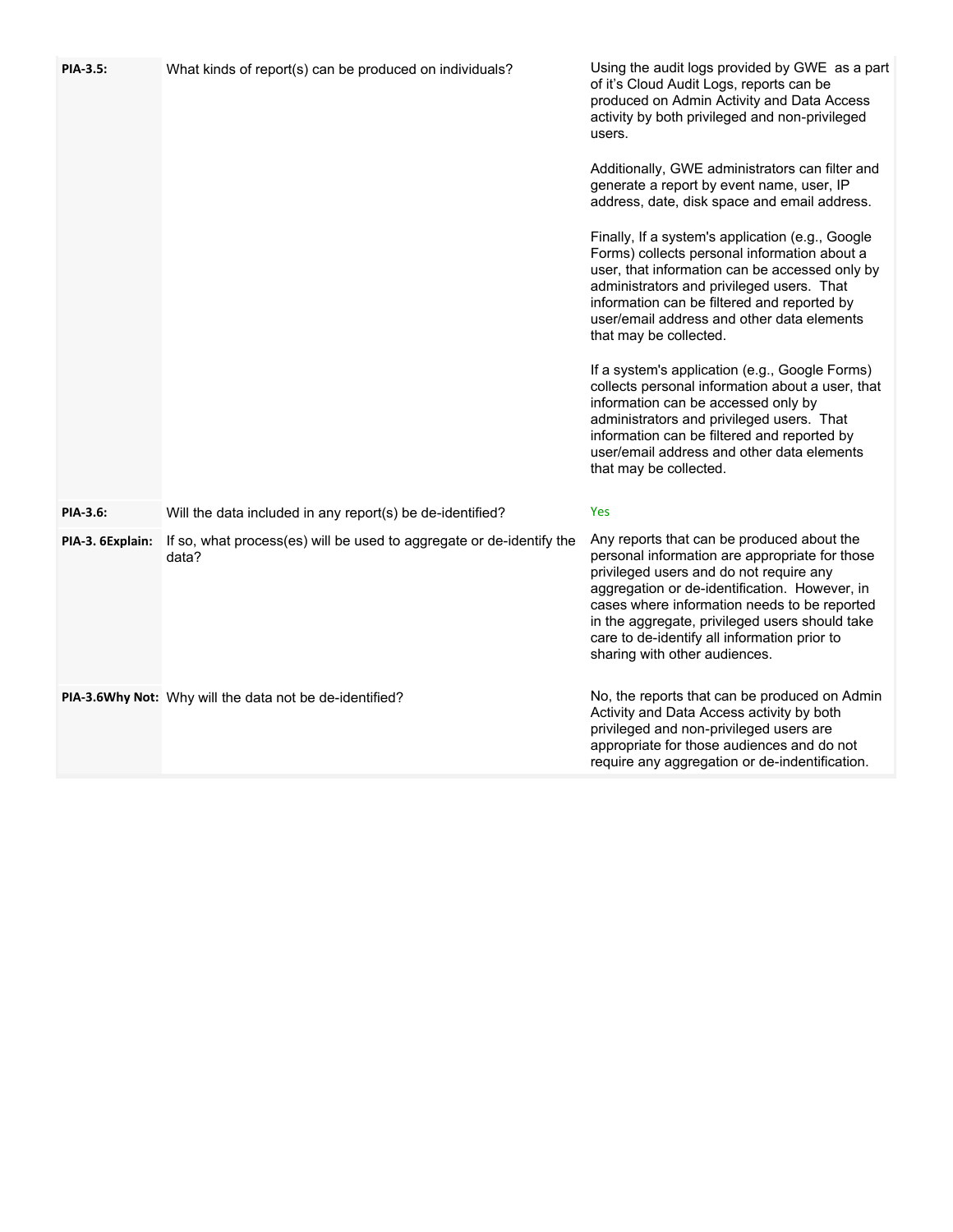|                                | 4.0 Limits on Using and Sharing Information                                                                                                                |                                                                                                                                                                                                                                                                                                                                     |  |  |
|--------------------------------|------------------------------------------------------------------------------------------------------------------------------------------------------------|-------------------------------------------------------------------------------------------------------------------------------------------------------------------------------------------------------------------------------------------------------------------------------------------------------------------------------------|--|--|
| <b>PIA-4.1:</b>                | Is the information in the system, application, or project limited to<br>only the information that is needed to carry out the purpose of the<br>collection? | <b>No</b>                                                                                                                                                                                                                                                                                                                           |  |  |
| <b>PIA-4.2:</b>                | Will GSA share any of the information with other individuals,<br>federal and/or state agencies, or private-sector organizations?                           | <b>Federal Agencies</b>                                                                                                                                                                                                                                                                                                             |  |  |
| PIA-4.2How:                    | If so, how will GSA share the information?                                                                                                                 | For example, GSA may share data with the<br>DOJ, only for investigation purposes. The full<br>list of disclosures GSA is permitted to make<br>under the Privacy Act is listed in the SORN<br>under "routine uses":<br>https://www.federalregister.gov/d/2014-19071/p-<br>26                                                         |  |  |
| <b>PIA-4.3:</b>                | Is the information collected:                                                                                                                              | From Another Source                                                                                                                                                                                                                                                                                                                 |  |  |
| PIA-4.30ther<br>Source:        | What is the other source(s)?                                                                                                                               | Sources may vary widely as information is not<br>collected by the system's applications<br>specifically, but are used as a mechanism to<br>store, collaborate and share information<br>between users.                                                                                                                               |  |  |
|                                |                                                                                                                                                            | In cases where the system's application<br>specifically collects personal information it<br>would be collected directly from the individual.                                                                                                                                                                                        |  |  |
|                                |                                                                                                                                                            | <b>BOT Name Vaccination Attestation GSA Roster</b><br>Update: The narrative information in response<br>to the Vaccination Attestation process is stored<br>in Google Sheets. It is organized by employee<br>name and GSA email address. Any<br>attachments associated with the narrative<br>information are stored in Google Drive. |  |  |
| <b>PIA-4.4:</b>                | Will the system, application, or project interact with other systems,<br>applications, or projects, either within or outside of GSA?                       | No                                                                                                                                                                                                                                                                                                                                  |  |  |
| PIA-4.4Who<br>How:             | If so, who and how?                                                                                                                                        |                                                                                                                                                                                                                                                                                                                                     |  |  |
| PIA-4. 4Formal<br>Agreement:   | Is a formal agreement(s) in place?                                                                                                                         | Ø                                                                                                                                                                                                                                                                                                                                   |  |  |
| PIA-4.4No<br>Agreement:        | Why is there not a formal agreement in place?                                                                                                              | GWE is not internally connected with any other<br>systems with memoranda of understanding<br>(MOU) or information sharing agreements (ISA).<br>However, GWE does integrate with GSA's<br>Active Directory (AD), which is under Enterprise<br>Infrastructure Operations (EIO) FISMA and<br>provides the access control list for GWE. |  |  |
| 5.0 Data Quality and Integrity |                                                                                                                                                            |                                                                                                                                                                                                                                                                                                                                     |  |  |
|                                |                                                                                                                                                            |                                                                                                                                                                                                                                                                                                                                     |  |  |
| <b>PIA-5.1:</b>                | How will the information collected, maintained, used, or<br>disseminated be verified for accuracy and completeness?                                        | Sources may vary widely as information is not<br>collected by the system's applications<br>specifically, but are used as a mechanism to<br>store, collaborate and share information<br>between users.                                                                                                                               |  |  |
|                                |                                                                                                                                                            |                                                                                                                                                                                                                                                                                                                                     |  |  |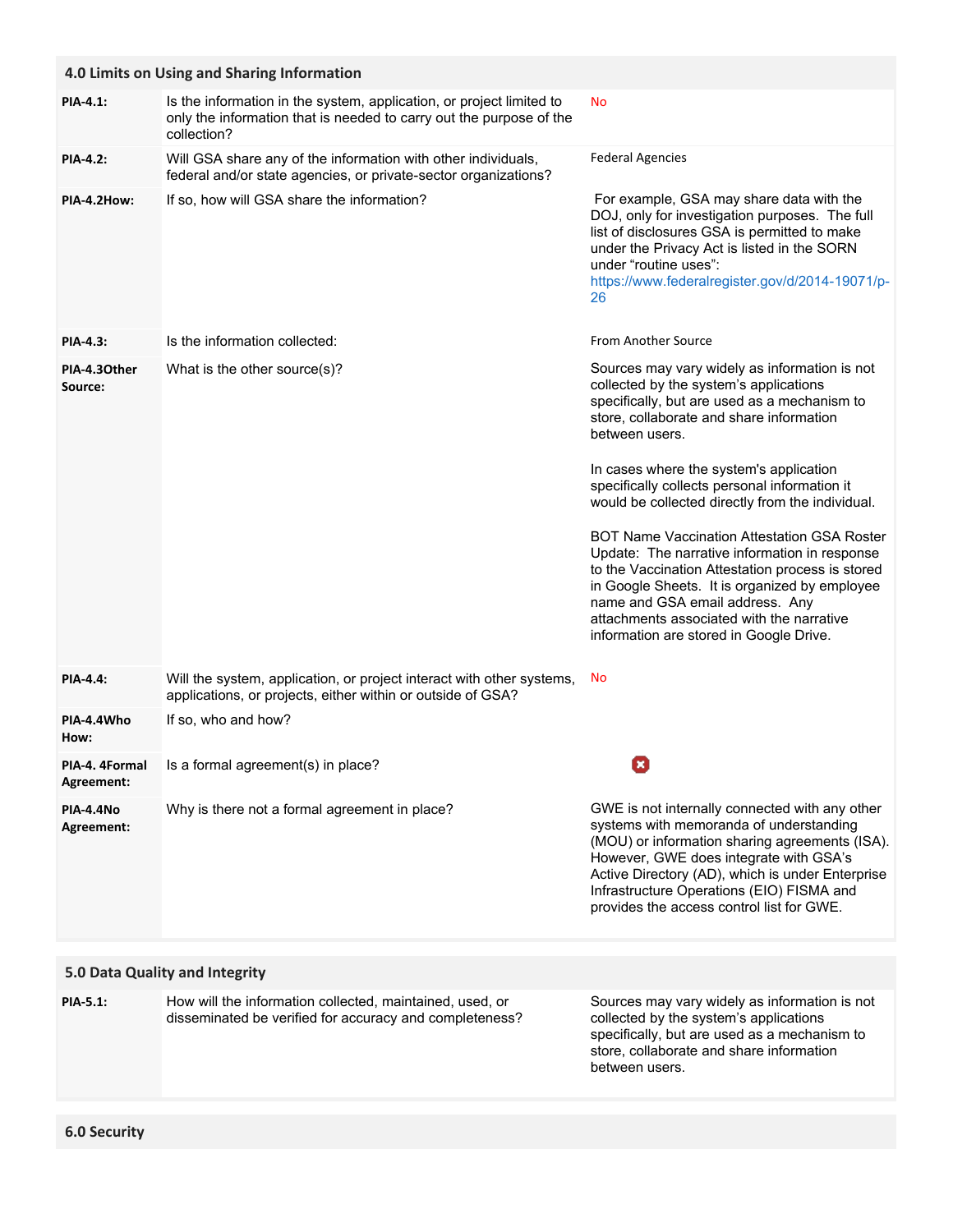| PIA-6.1a:        | Who or what will have access to the data in the system,<br>application, or project?                      | All GSA users including contractors use GWE<br>for email, collaboration and sharing of<br>information. As such, the applications (Email,<br>Sites, Docs, Calendar, and Drive & Hangouts)<br>do not collect any information, but it's used as a<br>means to store, share or house information of<br>many types by all users in GSA. All personnel<br>required to have background investigation<br>completed before email access is granted. The<br>GWE team verifies suitability of an employee or<br>contractor before granting access to GWE from<br><b>GSA Credential and Identity Management</b><br>System (GCIMS) before granting access to<br>email. To enable similar sharing and<br>collaboration in Google with our non-GSA<br>partners, these partners will use the GSA<br>Affiliated Customer Accounts (GACA) process.<br>GACA accounts allow GSA employees to share<br>information on Google Drive or Google Sites<br>with GSA external customers and business<br>partners who do not have a gsa.gov email<br>address. Use of a GACA account has no<br>impact on whether or to whom information can<br>be shared. The determination of what can and<br>cannot be shared using a GACA account is<br>made on a case-by-case basis, looking at the<br>type of information and the identity of the party<br>with whom it is shared. |
|------------------|----------------------------------------------------------------------------------------------------------|--------------------------------------------------------------------------------------------------------------------------------------------------------------------------------------------------------------------------------------------------------------------------------------------------------------------------------------------------------------------------------------------------------------------------------------------------------------------------------------------------------------------------------------------------------------------------------------------------------------------------------------------------------------------------------------------------------------------------------------------------------------------------------------------------------------------------------------------------------------------------------------------------------------------------------------------------------------------------------------------------------------------------------------------------------------------------------------------------------------------------------------------------------------------------------------------------------------------------------------------------------------------------------------------------------------------------------------------|
| <b>PIA-6.1b:</b> | What is the authorization process to gain access?                                                        | All personnel required to have background<br>investigation completed before email access is<br>granted. GWE team verifies suitability of an<br>employee or contractor before granting access<br>to GWE from GSA Credential and Identity<br>Management System (GCIMS) before granting<br>access to email. To enable similar sharing and<br>collaboration in Google with our non-GSA<br>partners, these partners will use the GSA<br>Affiliated Customer Accounts (GACA) process.<br>GACA accounts allow GSA employees to share<br>information on Google Drive or Google Sites<br>with GSA external customers and business<br>partners who do not have a gsa.gov email<br>address.                                                                                                                                                                                                                                                                                                                                                                                                                                                                                                                                                                                                                                                           |
| <b>PIA-6.2:</b>  | Has a System Security Plan (SSP) been completed for the<br>Information System(s) supporting the project? | Yes                                                                                                                                                                                                                                                                                                                                                                                                                                                                                                                                                                                                                                                                                                                                                                                                                                                                                                                                                                                                                                                                                                                                                                                                                                                                                                                                        |
| PIA-6.2a:        | Enter the actual or expected ATO date from the associated<br>authorization package.                      | 3/25/2022                                                                                                                                                                                                                                                                                                                                                                                                                                                                                                                                                                                                                                                                                                                                                                                                                                                                                                                                                                                                                                                                                                                                                                                                                                                                                                                                  |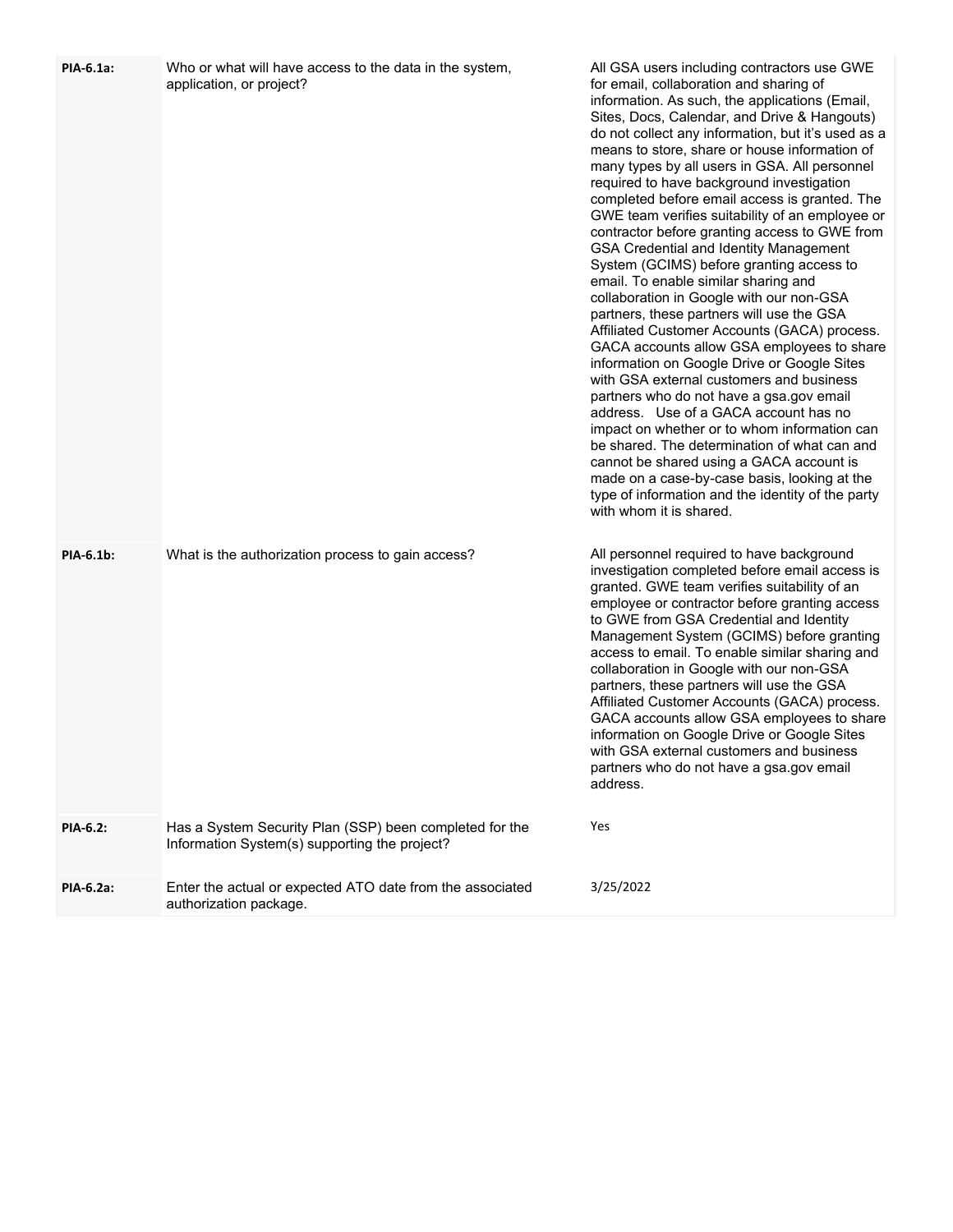| PIA-6.3:     | How will the system or application be secured from a physical,<br>technical, and managerial perspective?                   | GSA assesses information and systems for<br>compliance risk, reputational risk, strategic risk,<br>situational/circumstantial risk, and operational<br>risk. In order to mitigate these risks to an<br>acceptable level, GSA implements extensive<br>security controls for information collected or<br>maintained on its behalf, and conducts third-<br>party assessments of vendors and services it<br>procures. GSA leverages FedRAMP instance of<br>GWE and it has been approved to use as SaaS<br>from FedRAMP. GSA implements controls<br>relevant to third party vendors and services<br>according to risks identified the following types<br>of third party reviews: Third Party Security<br>Assessment and Authorization (SA&A)<br>Package; Statements on Standards for<br>Attestation Engagements (SSAE) Review; Risk<br>Assessments by Independent Organization; or a<br>complete Risk Assessment by GSA. |
|--------------|----------------------------------------------------------------------------------------------------------------------------|---------------------------------------------------------------------------------------------------------------------------------------------------------------------------------------------------------------------------------------------------------------------------------------------------------------------------------------------------------------------------------------------------------------------------------------------------------------------------------------------------------------------------------------------------------------------------------------------------------------------------------------------------------------------------------------------------------------------------------------------------------------------------------------------------------------------------------------------------------------------------------------------------------------------|
| PIA-6.4:     | Are there mechanisms in place to identify and respond to<br>suspected or confirmed security incidents and breaches of PII? | Yes                                                                                                                                                                                                                                                                                                                                                                                                                                                                                                                                                                                                                                                                                                                                                                                                                                                                                                                 |
| PIA-6.4What: | What are they?                                                                                                             | GSA has procedures in place for handling<br>security incidents. GSA monitors use of its<br>systems and is responsible for reporting any<br>potential incidents directly to the relevant<br>Information Systems Security Officer (ISSO).<br>This Officer coordinates the escalation,<br>reporting and response procedures on behalf of<br>GSA.                                                                                                                                                                                                                                                                                                                                                                                                                                                                                                                                                                       |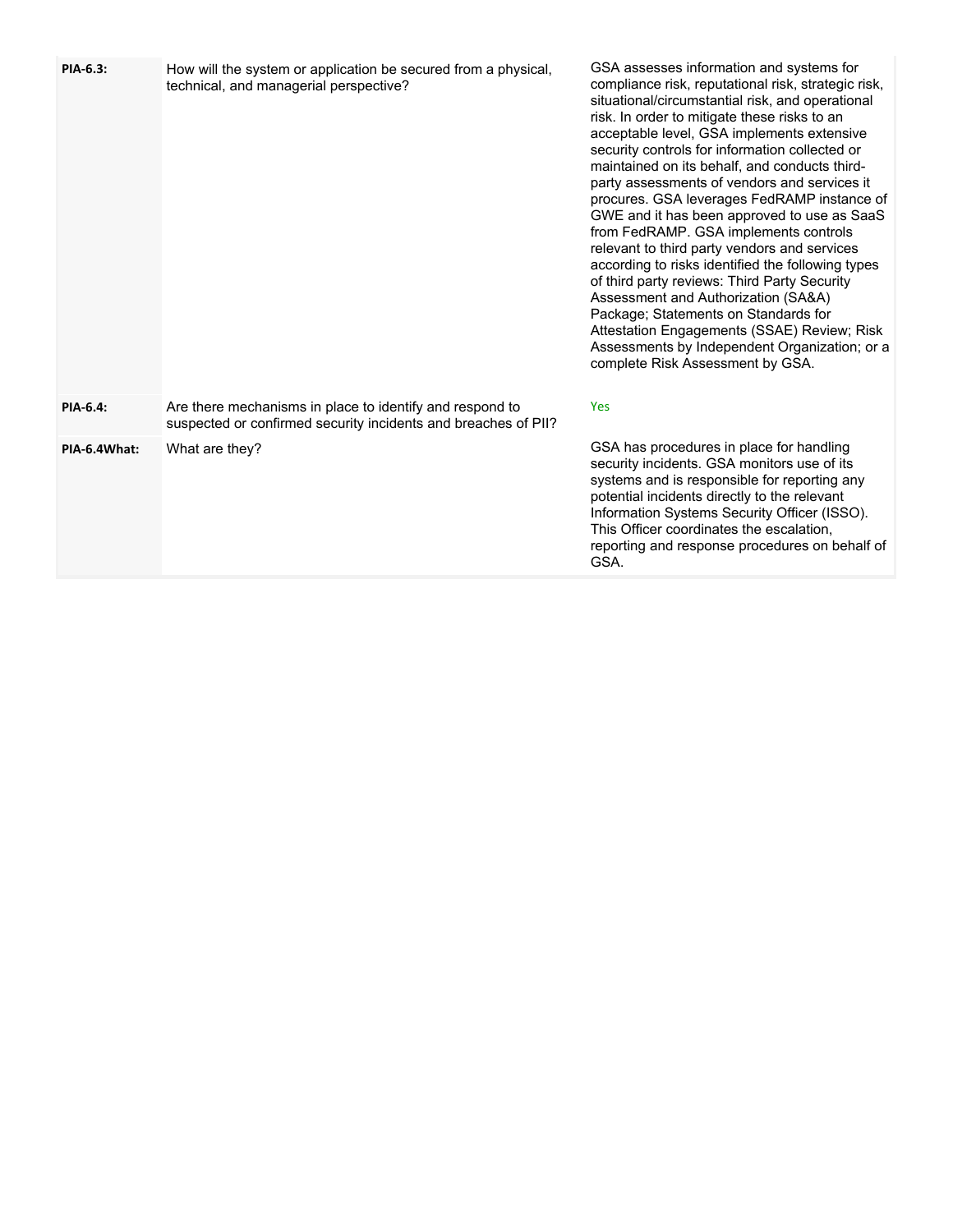# **7.0 Individual Participation**

| What opportunities do individuals have to consent or decline to<br>provide information?   | No opportunities exist to consent, or decline.<br>Sources may vary widely as information is not<br>collected by the system's applications<br>specifically, but are used as a mechanism to<br>store, collaborate and share information<br>between users.<br>For initial use cases with personal information,<br>users are still required to respond, but they may<br>choose the option that is equivalent to declining<br>to provide any personal information.                                                                                                                                                                                                                     |
|-------------------------------------------------------------------------------------------|-----------------------------------------------------------------------------------------------------------------------------------------------------------------------------------------------------------------------------------------------------------------------------------------------------------------------------------------------------------------------------------------------------------------------------------------------------------------------------------------------------------------------------------------------------------------------------------------------------------------------------------------------------------------------------------|
| Can they opt-in or opt-out?                                                               | No                                                                                                                                                                                                                                                                                                                                                                                                                                                                                                                                                                                                                                                                                |
| If there are no opportunities to consent, decline, opt in, or opt out,<br>please explain. | No opportunities exist to consent, decline or opt<br>out. Sources may vary widely as information is<br>not collected by the system's applications<br>specifically, but are used as a mechanism to<br>store, collaborate and share information<br>between users.<br>For initial use cases with personal information,<br>users are still required to respond, but they may<br>choose the option that is equivalent to declining<br>to provide any personal information.                                                                                                                                                                                                             |
| What are the procedures that allow individuals to access their<br>information?            | Only cleared individuals are granted permission<br>to the system after a successfully completed<br>background investigation. Individuals do not<br>access their personal information in GWE<br>directly. Instead, individuals may update their<br>personal information via HRLink and GCIMS.<br>Access Logs are available for audit purposes.<br>GACA account holders can view their own<br>account information in Google but do not have<br>access to an account in HRLink and GCIMS.<br>These non-GSA partners will use the GSA<br>Affiliated Customer Accounts (GACA) process<br>to create GACA accounts and those account<br>holders can access their own profiles in Google. |
| Can individuals amend information about themselves?                                       | Yes                                                                                                                                                                                                                                                                                                                                                                                                                                                                                                                                                                                                                                                                               |
| How do individuals amend information about themselves?                                    | An individual's information (e.g. profile display<br>name) can only be changed via authoritative<br>systems such as HR Links and GCIMS.<br>In the case of users providing personal<br>information via the system's applications, the<br>user will have access to update their personal<br>information via modification to a Document,<br>Sheet, etc. or amending responses submitted<br>via Google Form.                                                                                                                                                                                                                                                                          |
|                                                                                           |                                                                                                                                                                                                                                                                                                                                                                                                                                                                                                                                                                                                                                                                                   |